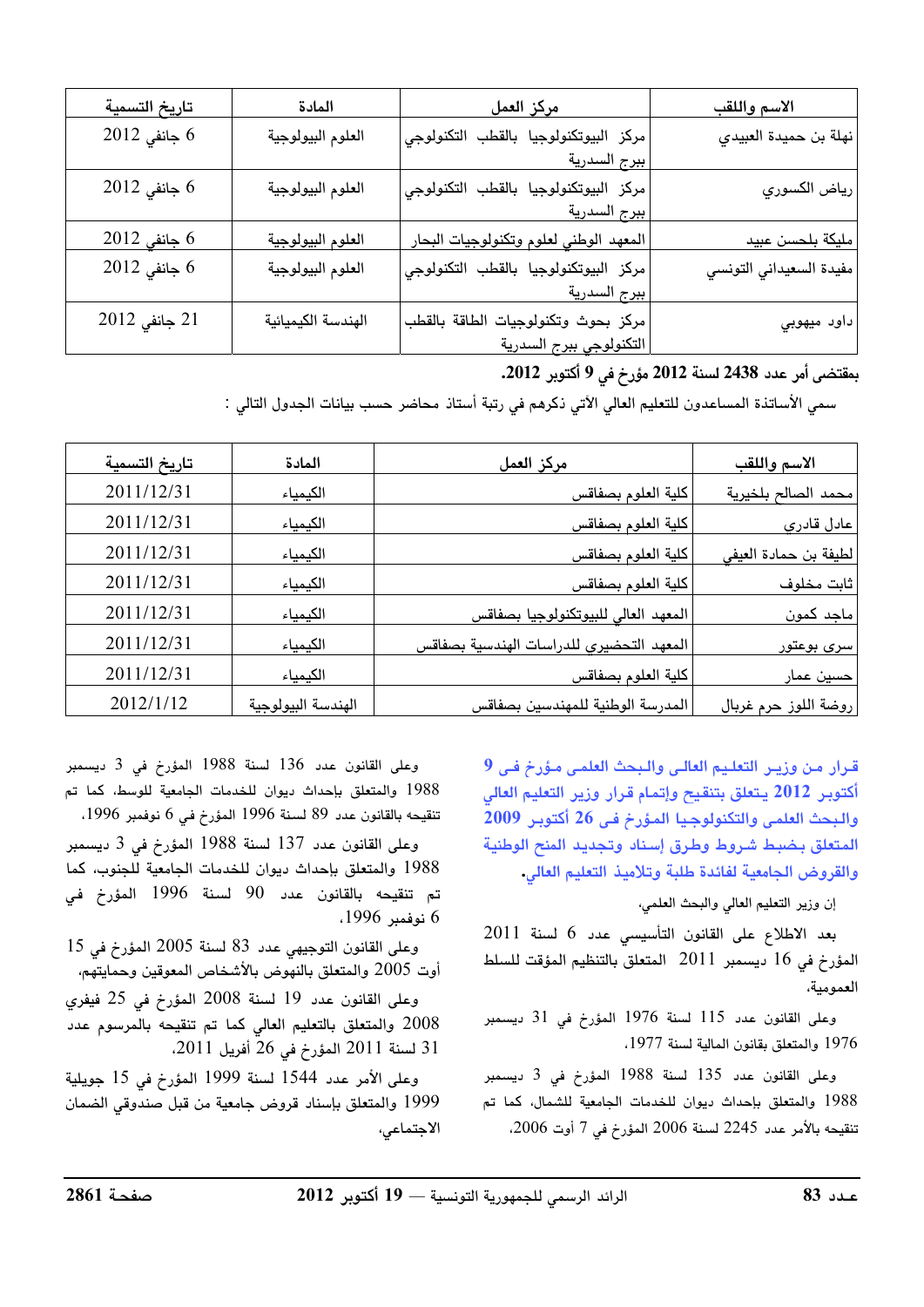وعلى الأمر عدد 3086 لسنة 2005 المؤرخ في 29 نوفمبر 2005 والمتعلق بإحداث اللجان الجهوية للأشخاص المعوقين وتحديد مقاييس الإعاقة وشروط إسناد بطاقة إعاقة، كما تم تنقيحه بالأمر عدد 1859 لسنة 2006 المؤرخ في 3 جويلية  $.2006$ 

وعلى الأمر عدد 3040 لسنة 2009 المؤرخ في 19 أكتوبر 2009 والمتعلق بالمنح الوطنية والقروض الجامعية لفائدة طلبة وتلاميذ التعليم العالى كما تم تنقيحه وإتمامه بالأمر عدد 2392 لسنة 2012 المؤرخ في 9 أكتوبر 2012.

وعلى الأمر عدد 4796 لسنة 2011 المؤرخ في 29 ديسمبر 2011 والمتعلق بتسمية أعضاء الحكومة،

وعلى قرار وزير التعليم العالي والبحث العلمي والتكنولوجيا المؤرخ في 26 أكتوبر 2009 المتعلق بضبط شروط وطرق إسناد وتجديد المنح الوطنية والقروض الجامعية لفائدة طلبة وتلاميذ التعليم العالي،

وعلى رأى وزير الشؤون الخارجية ووزير حقوق الإنسان والعدالة الانتقالية ووزير الشؤون الاجتماعية ووزير المالية.

قىرر ما يلى :

الفصل الأول . تلغى أحكام الفصل الأول والفصل 4 والفقرة الأولى والفقرة الثانية من الفصل 5 والفصل 7 والمطة الأولى من الفصل 9 والفصل 11 والفصل 16 والفصل 21 والفصل 23 والفصل 24 والفقرة الأولى من الفصل 26 والفصل 30 والفصل 32 من قرار وزير التعليم العالى والبحث العلمى والتكنولوجيا المؤرخ في 26 أكتوبر 2009 المشار إليه أعلاه وتعوض بالأحكام التالية :

الفصل الأول (جديد) : ينتفع بمنح وطنية للدراسات الجامعية أو بقروض جامعية الطلبة والتلاميذ التونسيون الذين يزاولون تعليمهم أو تربصهم بالبلاد التونسية أو بالخارج والذين تتوفر فيهم الشروط المنصوص عليها بأحكام هذا القرار وذلك في حدود الإعتمادات المرصودة.

الفصل 4 (جديد): يمكن أن تسند المنحة الوطنية للدراسات الجامعية بالبلاد التونسية إلى الطلبة التونسيين المسجلين بمؤسسات عمومية للتعليم العالى والبحث باستثناء الطلبة الذين يتقاضون مرتبا قبليا وذلك حسب مستوى الدراسات الجامعية كما يلى :

ـ الثلاث سنوات الأولى من الدراسة،

ـ الثلاث سنوات الثانية من الدراسة.

تسند هذه المنحة إذا كان الدخل الصافى السنوى لأولياء المترشحين يقل عن الأجر الأدنى السنوي المضمون لمختلف المهن فى القطاعات غير الفلاحية الخاضعة لمجلة الشغل وذلك بعد طرح الأعباء الاجتماعية التالية:

. 100 دينار عن كل طالب في العائلة، . 100 دينار عن كل فرد معاق في العائلة، . 50 دينار عن كل أخ في الكفالة غير طالب، . دينار واحد عن كل كيلومتر يفصل مكان سكن عائلة

الفصل 5 (فقرة أولى جديدة وفقرة ثانية جديدة) : يودع مطلب الحصول على المنحة بديوان الخدمات الجامعية الذي يرجع إليه المترشح بالنظر.

المترشح عن مكان الدراسة باعتبار مراكز الولايات.

ويمكن عرض التصاريح بدخل الأولياء على المصالح المختصة للمراقبة الجبائية إذا ارتأت الإدارة ضرورة ذلك.

الفصل 7 (جديد) : يمكن أن تسند المنحة الوطنية إلى طلبة الماجستير والدارسين بالمعهد الأعلى للمحاماة إذا كان الدخل الصافى السنوى لأولياء المترشحين يقل عن الأجر الأدنى السنوى المضمون لمختلف المهن في القطاعات غير الفلاحية الخاضعة لمجلة الشغل وذلك بعد طرح الأعباء الاجتماعية المشار إليها بالفقرة الثانية من الفصل 4 (حديد) أعلاه.

كما تسند المنحة إلى الطلبة الثلاث الأوائل الناجحين في السنة الأولى ماجستير من كل اختصاص وبكل مؤسسة والمسجلين بالسنة الثانية ماجستير وكذلك إلى الناجحين الثلاث الأوائل بالمعهد الأعلى للمحاماة والمسجلين بالسنة الثانية.

الفصل 9 (مطة أولى جديدة) :

. بنسبة 100% إذا ما أثبت الطالب نجاحه في الماجستير أو تقدمه فى أشغال الدكتوراه سنويا بناء على تقرير مفصل من الأستاذ المؤطر يحوصل ما تم إنجازه.

الفصل 11 (جديد) : يمكن إسناد منحة تربص لمدة أقصاها شهر واحد إلى الطلبة الممنوحين المدعوين إلى إجراء تربصات إجبارية مبررة دون أجر تندرج في إطار دراستهم إذا أنجزت هذه التربصات خارج الفترة العادية للتمتع بالمنحة.

الفصل 16 (جديد) : تنقسم المنح الوطنية للدراسات الجامعية بالخارج إلى ثلاثة (3) أصناف:

- منحة خصوصية تتكون من عنصرين اثنين متكاملين: عنصر قار في شكل منحة بمقدار يقابل ستمائة (600) أورو في الشهر وعنصر تكميلي في شكل قرض بمقدار يقابل مائتي (200) أورو في الشهر وذلك ببلدان الاتحاد الأوروبي. يتم تسديد القرض خلال عشر (10) سنوات من تاريخ التخرج أو إنهاء الدراسة على أساس تعهد كتابي من قبل الطالب المعنى بالأمر وتعهد بالتضامن من قبل وليه.

> - منحة تداول، - منحة تكميلية.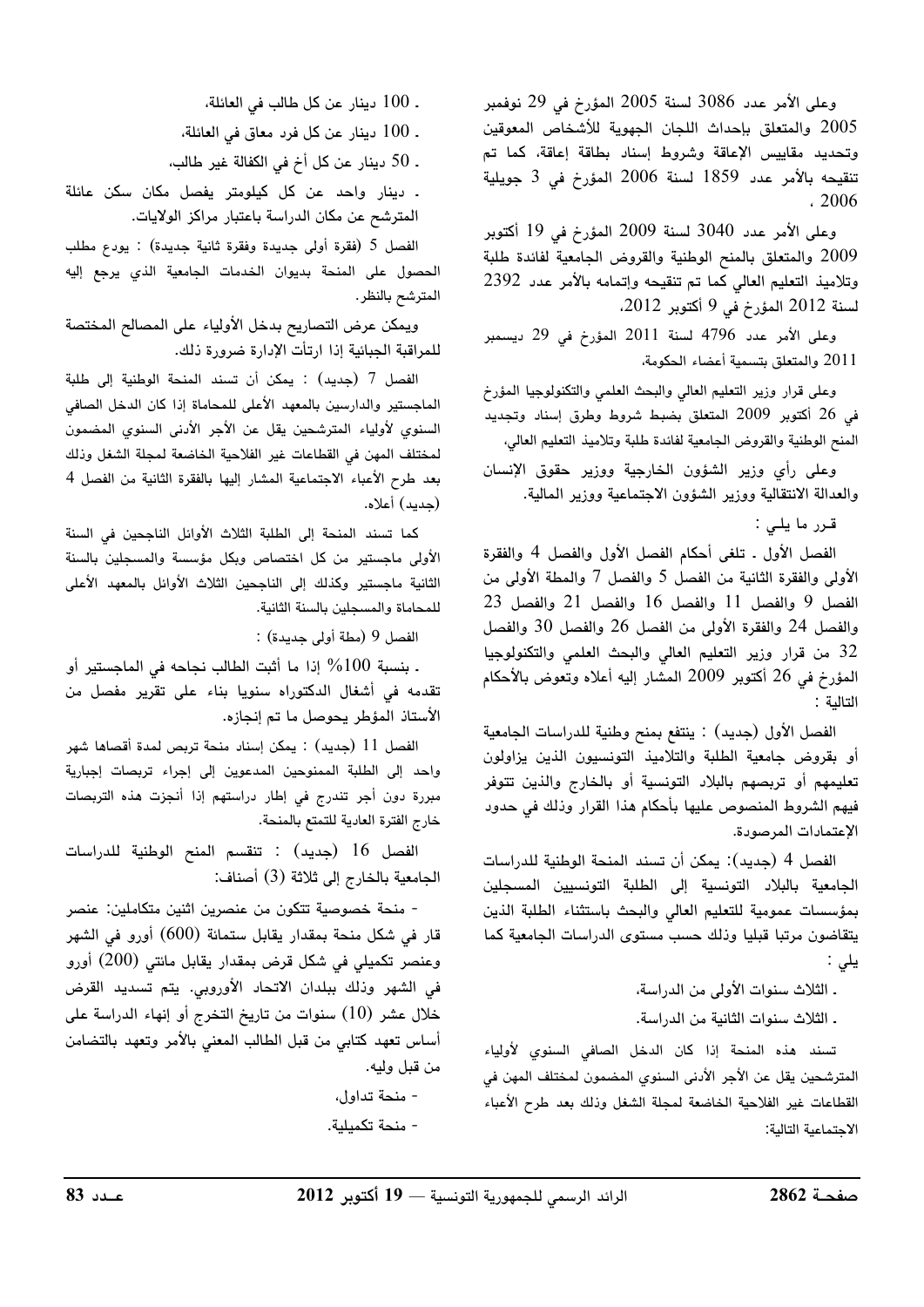الفصل 21 (جديد) : تصرف المنحة الخصوصية للمنتفعين بها على النحو التالي:

- لمدة عشرة (10) أشهر بالنسبة إلى تلاميذ المراحل التحضيرية.

لمدة اثني عشر (12) شهرا بالنسبة إلى تلاميذ مدارس الهندسة وطلبة الماجستير وطلبة الدكتوراه.

- طيلة مدة الدراسة أو التربص بالنسبة إلى بقية المترشحين على أن لا تتجاوز هذه المدة اثنى عشر (12) شهرا.

الفصل 23 (جديد) : يمكن تجديد الانتفاع بالمنحة الخصوصية طوال مرحلة الدراسة بحسب نظام الدراسة كما يلى :

- بنسبة 100% إذا ما أثبت الطالب نجاحه سنويا أو نجح بمعدل تراكمي لا يقل عن 3.0/ 4.3 أو أثبت تقدمه سنويا في إنجاز أشغال الدكتوراه.

- بنسبة 100% بالنسبة لتلاميذ السنة الثانية من المرحلة التحضيرية الناجحين في مناظرة الدخول إلى مرحلة تكوين المهندسين والراغبين فى إعادة اجتيازها شرط موافقة المؤسسة الأصلية.

- بنسبة 80% في حالة الرسوب شرط حصول الطالب على معدل سنوى لا يقل عن 20/8 أو الحصول على معدل تراكمي لا يقل عن 4.3/2 أو الحصول على ثلاثة أرباع الأرصدة. ولا يقع هذا التجديد إلا مرة واحدة خلال مدة الدراسة.

- بنسبة 80% في حالة إخفاق تلاميذ السنة الثانية من المرحلة التحضيرية في اجتياز مناظرة الدخول إلى مرحلة تكوين المهندسين شرط موافقة المؤسسة الأصلية على الرسوب.

الفصل 24 (جديد) : يمكن للمنتفعين بالمنحة الخصوصية التمتع بمساعدات لتغطية نفقات خاصة أو التمتع بإعفاءات من تحمل بعض المصاريف.

وتضبط هذه المساعدات ومقاديرها وكذلك الإعفاءات بقرار من الوزير المكلف بالتعليم العالي.

الفصل 26 (فقرة أولى جديدة) : يمكن أن ينتفع الباحثون المسجلون بالبلاد التونسية في ماجستير البحث أو في الدكتوراه والذين تتطلب دراستهم القيام بأبحاث أو تربصات بالخارج بمنحة تداول قيمتها 1,25 من مقدار المنحة الخصوصية. وفى هذه الحالة تسند المنحة لمدة أقصاها ستة (6) أشهر متتالية فى السنة الجامعية الواحدة قابلة للتجديد مرتين طوال مرحلتى الماجستير والدكتوراه. ولا تسند المنحة بالنسبة لمرحلة الدكتوراه إلا للتسجيلات الثلاثة الأولى.

الفصل 30 (جديد) : يمكن في حدود الاعتمادات المرصودة إسناد قروض جامعية إلى الطلبة التونسيين الذين لا ينتفعون بمنحة وطنية ويزاولون دراستهم بتونس من بين طلبة الماجستير والدارسين بالمعهد الأعلى للمحاماة والذين يتجاوز الدخل الصافى السنوي لأوليائهم الأجر الأدنى السنوي المضمون لمختلف المهن في القطاعات غير الفلاحية الخاضعة لمجلة الشغل وذلك بعد طرح الأعباء الاجتماعية المشار إليها بالفقرة الثانية من الفصل 4 (جديد) أعلاه.

ويسند القرض بعد ترتيب الدخل الصافى السنوى لأولياء المترشحين ترتيبا تصاعديا حتى نفاد الاعتمادات.

الفصل 32 (جديد) : يمكن تجديد القرض الجامعي بحسب نظام الدراسة كما يلي :

- بنسبة 100% إذا ما أثبت الطالب نجاحه سنويا أو أثبت تقدمه سنويا في إنجاز أشغال الدكتوراه.

- بنسبة 100% بالنسبة لتلاميذ السنة الثانية من المرحلة التحضيرية الناجحين في مناظرة الدخول إلى مرحلة تكوين المهندسين والراغبين في إعادة اجتيازها شرط موافقة المؤسسة الأصلية.

- بنسبة 80% في حالة الرسوب شرط حصول الطالب على معدل سنوى لا يقل عن 20/8 أو الحصول على معدل تراكمي لا يقل عن 1.7 /4.3 أو الحصول على ثلاثة أرباع الأرصدة. ولا يقع هذا التجديد إلا مرة واحدة خلال مدة الدراسة.

- بنسبة 80% في حالة إخفاق تلاميذ السنة الثانية من المرحلة التحضيرية في اجتياز مناظرة الدخول إلى مرحلة تكوين المهندسين شرط موافقة المؤسسة الأصلية على الرسوب.

الفصل 2 ـ يضاف إلى قرار وزير التعليم العالى والبحث العلمى والتكنولوجيا المؤرخ فى 26 أكتوبر 2009 المشار إليه أعلاه فصل 2 (مكرر) وفصل 4 (مكرر) وفصل 4 (ثالثا) وفصل 4  $7$  (رابعا) وفصل 5 (مكرر) وفقرة ثانية إلى الفصل 6 وفصل $($ (مكرر) وذلك كما يلي :

الفصل 2 (مكرر) : يحجر على الطلبة المنتفعين بمنحة وطنية ممارسة أى نشاط بمقابل مالى أو الانتفاع بمنحة فى إطار التعاون الدولي أو تقاضي منحة أخرى من أي مؤسسة أو هيكل وطني للقيام بالدراسات والبحوث نفسها خلال مدة الانتفاع بالمنحة. وفي صورة المخالفة يتعرض الطلبة المعنيون إلى سحب المنحة علاوة على مطالبتهم بإرجاع المبالغ التي تمتعوا بها.

الفصل 4 (مكرر) : تسند المنحة الوطنية للدراسات الجامعية بالبلاد التونسية إلى الطلبة التونسيين المسجلين بمؤسسات عمومية للتعليم العالى والبحث جرحى الثورة وأبناء شهدائها وذلك طبقا للقائمة التى تعدها لجنة شهداء وجرحى الثورة وشرط الإدلاء بوثيقة رسمية في الغرض.